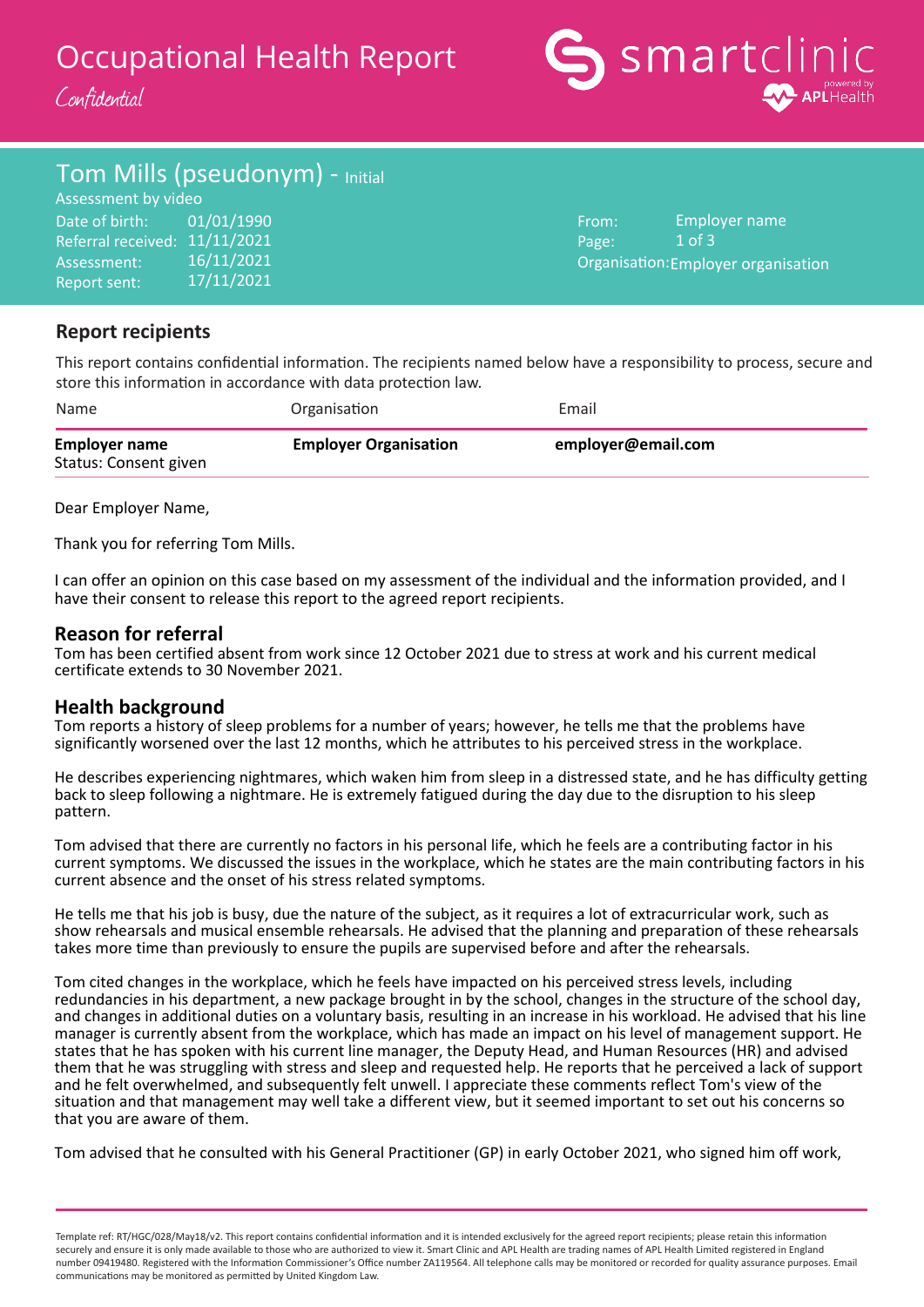# Occupational Health Report





## Tom Mills (pseudonym) - Initial

Date of birth: Referral received: 11/11/2021 Assessment: Report sent: 16/11/2021 17/11/2021 Assessment by video 01/01/1990

From: Page: Organisation: Employer organisation 2 of 3 Employer name

prescribed medication to help manage his symptoms, and referred him for talking therapy via the NHS. He has had an initial assessment with the mental health provider on 10 November 2021 and is awaiting a date to start his therapy. He tells me that he has also been able to access counselling privately and is currently attending counselling sessions.

Tom reports no other conditions currently impacting on his health.

#### **Impact on work**

Tom is experiencing symptoms of disrupted sleep due to nightmares, exhaustion, memory issues, and gastric symptoms, which he attributes to his perceived stress in the workplace. He has work concerns which clearly need to be addressed with his employer and this seems to be the main reason for his current absence.

#### **Recommendations and responses to questions raised**

**Is the member of staff fit to return to work? If not, is there a foreseeable return to work and if so when is this likely e.g. within a month, 3 months, 6 months, 12 months?**

In my view, Tom will be fit to return to work at the end of his medical note, with workplace support. Tom has work concerns which clearly need to be addressed with his employer and this seems to be the main factor preventing him from returning to work at this stage. Medically it is important that the work issues are discussed and resolved, if possible, as this is the only way that I can see him feeling able to 'move on' into the future.

#### **Is the member of staff receiving appropriate treatment, will it aid their recovery and if so, when?**

Yes, Tom is receiving appropriate treatment from his GP and is taking prescribed medication and attending counselling sessions to help manage his symptom, which is likely to be beneficial. However, the solution lies in resolving this issue at work, rather than through medical interventions.

#### **Is the health problem likely to recur in the future?**

Given his history, Tom may be vulnerable to stress-related absence from work in future. If a stress risk assessment is agreed and kept under regular review, then a recurrence may be less likely.

**Are there any short-term accommodations to work tasks or environment to assist the member of staff in work or in returning to work? e.g. temporary amended duties, alteration to hours, a phased return plan?** It is important to address Tom's work concerns to identify a pathway forward with a clear plan. This can be discussed as part of a stress risk assessment, to consider the aspects of the role he finds particularly stressful to facilitate a return to work with appropriate support where needed.

I recommend consideration is given to reduced days and hours with a gradual build up in activity over a four-week period to help build up stamina and assist his return, and it is a management decision as to how this is structured.

#### **In your opinion, is the member of staff able to attend meetings with management including disciplinary proceedings?**

In my opinion, Tom is medically fit to attend management meetings and he is not to my knowledge subject to any improvement or disciplinary proceedings. He may become anxious during meetings so short breaks might help him, with support from his union representative. You may also wish to consider a neutral venue away from the school initially and it is important he is given adequate notification of the meeting to prepare.

#### **Tom's Dr has signed him off work due to work related stress. Please could you explore what is causing Tom to feel this way and what reasonable adjustments we could consider making to facilitate Tom's return to work**

Template ref: RT/HGC/028/May18/v2. This report contains confidential information and it is intended exclusively for the agreed report recipients; please retain this information securely and ensure it is only made available to those who are authorized to view it. Smart Clinic and APL Health are trading names of APL Health Limited registered in England number 09419480. Registered with the Information Commissioner's Office number ZA119564. All telephone calls may be monitored or recorded for quality assurance purposes. Email communications may be monitored as permitted by United Kingdom Law.